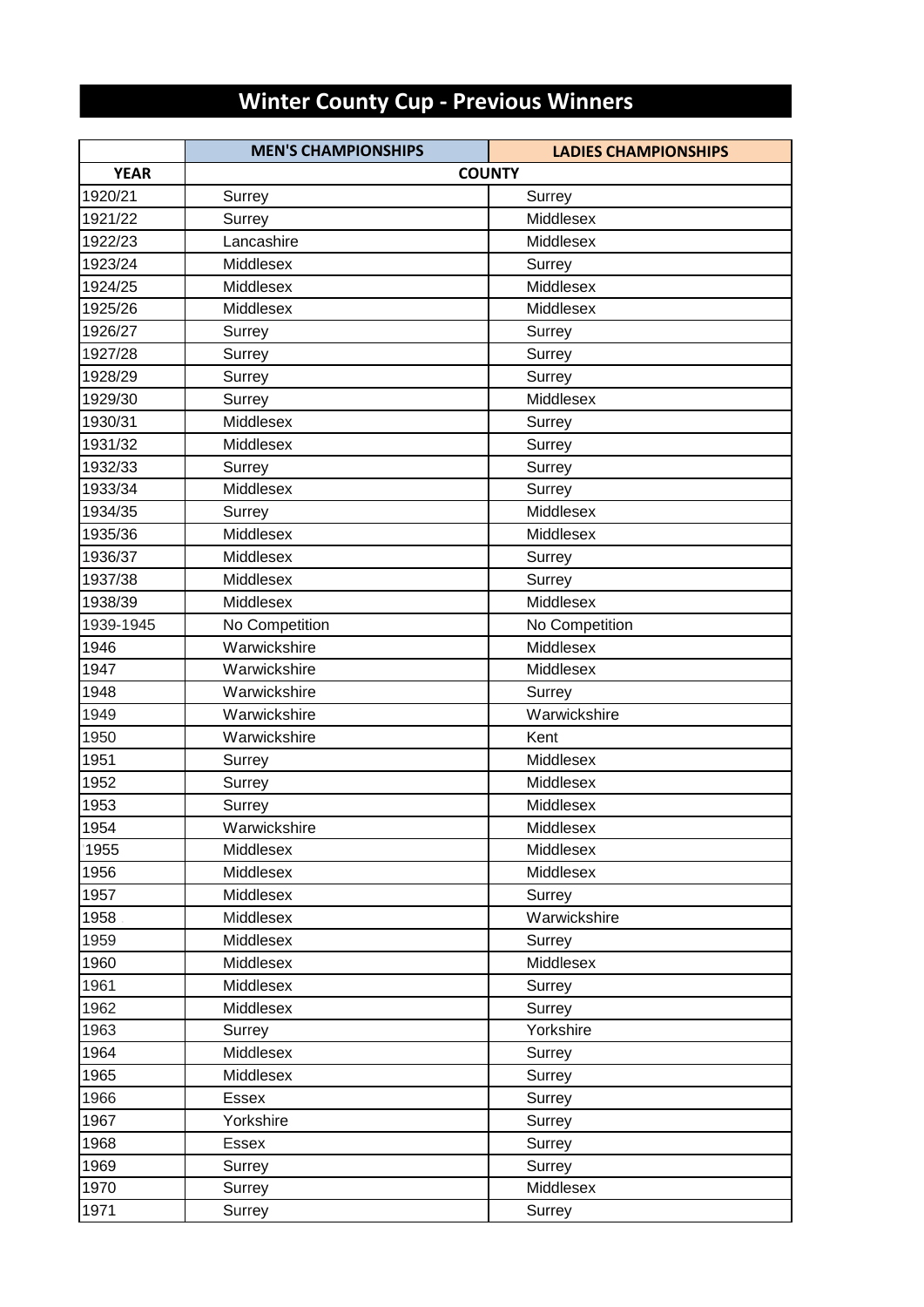|             | <b>MEN'S CHAMPIONSHIPS</b> | <b>LADIES CHAMPIONSHIPS</b> |
|-------------|----------------------------|-----------------------------|
| <b>YEAR</b> |                            | <b>COUNTY</b>               |
| 1972        | Surrey                     | Middlesex                   |
| 1973        | Lancashire                 | Devon                       |
| 1974        | <b>Essex</b>               | Surrey >                    |
| 1975        | <b>Essex</b>               | Surrey                      |
| 1976        | <b>Essex</b>               | Yorkshire                   |
| 1977        | Middlesex                  | Middlesex                   |
| 1978        | Lancashire                 | Middlesex                   |
| 1979        | <b>Essex</b>               | Surrey                      |
| 1980        | Surrey                     | Yorkshire                   |
| 1981        | Essex                      | Middlesex                   |
| 1982        | Surrey                     | Surrey                      |
| 1983        | Lancashire                 | Surrey                      |
| 1984        | <b>Essex</b>               | Surrey                      |
| 1985        | <b>Essex</b>               | Middlesex                   |
| 1986        | Devon                      | Essex                       |
| 1987        | Devon                      | Essex                       |
| 1988        | Devon                      | <b>Essex</b>                |
| 1989        | Surrey                     | <b>Essex</b>                |
| 1990        | <b>Essex</b>               | Surrey                      |
| 1991        | Hampshire & IOW            | Surrey                      |
| 1992        | Yorkshire                  | Lancashire                  |
| 1993        | Surrey                     | Middlesex                   |
| 1994        | Hampshire & IOW            | Yorkshire                   |
| 1995        | <b>Essex</b>               | Surrey                      |
| 1996        | Hampshire & IOW            | Essex                       |
| 1997        | Hampshire & IOW            | Surrey                      |
| 1998        | Hampshire & IOW            | Surrey                      |
| 1999        | Hampshire & IOW            | Middlesex                   |
| 2000        | Surrey                     | Surrey                      |
| 2001        | Lancashire                 | Surrey                      |
| 2002        | Middlesex                  | Yorkshire                   |
| 2003        | Surrey                     | Hertfordshire               |
| 2004        | Surrey                     | Hertfordshire               |
| 2005        | Surrey                     | Yorkshire                   |
| 2006        | Kent                       | Warwickshire                |
| 2007        | Hertfordshire              | Warwickshire                |
| 2008        | Hertfordshire              | Lancashire                  |
| 2009        | Hertfordshire              | Yorkshire                   |
| 2010        | Hertfordshire              | Yorkshire                   |
| 2011        | Hertfordshire              | Hertfordshire               |
| 2012        | Hertfordshire              | Hertfordshire               |
| 2013        | Hertfordshire              | Hertfordshire               |
| 2014        | Lancashire                 | Surrey                      |
| 2015        | Lancashire                 | Surrey                      |
| 2016        | <b>Berkshire</b>           | Kent                        |
| 2017        | Hertfordshire              | Kent                        |
| 2018        | Essex                      | Kent                        |
| 2019        | Essex                      | Kent                        |